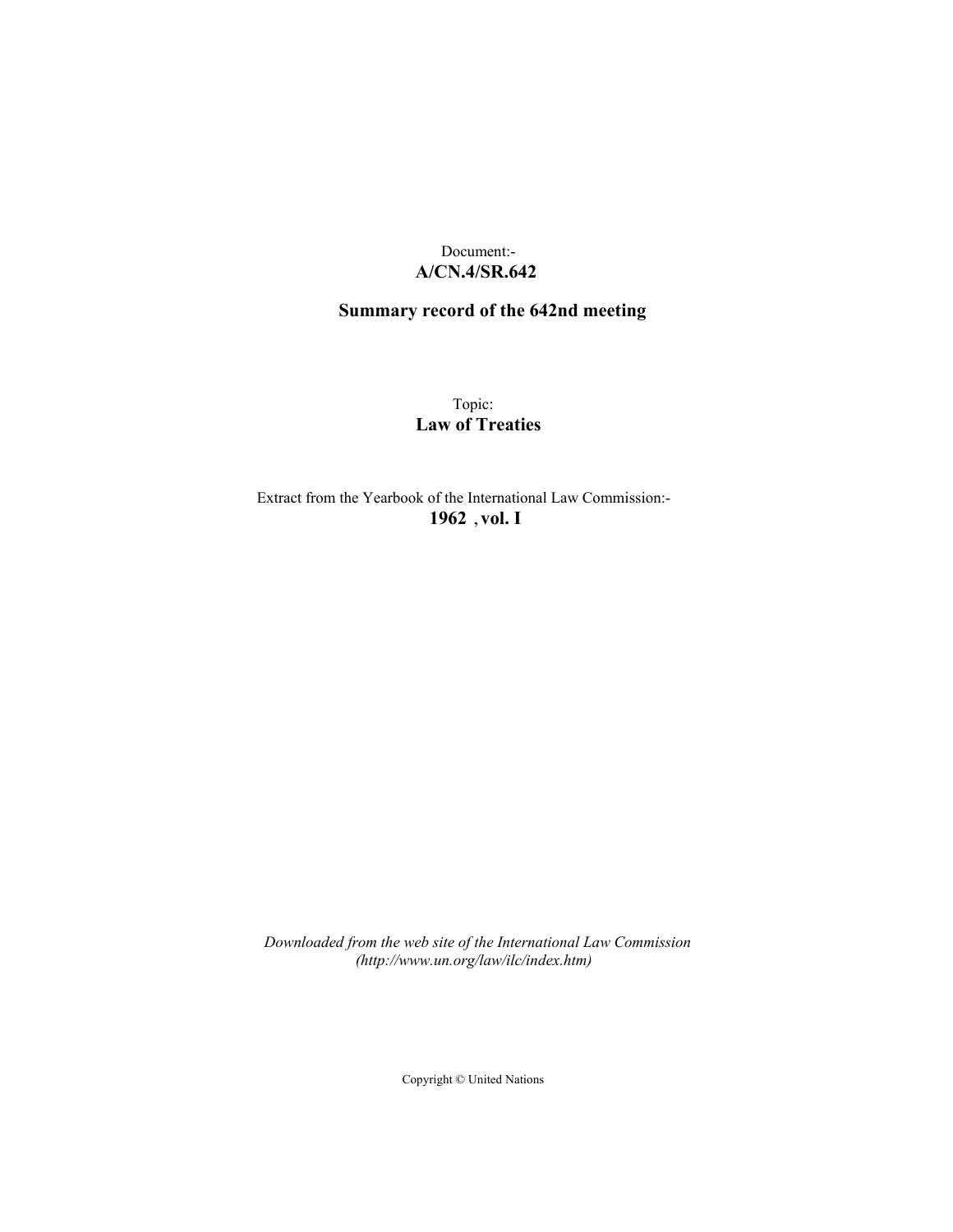87. The CHAIRMAN said that, if there were no objection, he would consider that the Commission agreed to refer article 4, with the observations made during the discussion, to the drafting committee on the terms indicated by the special rapporteur and himself; the drafting committee would formulate a text of a provisional character for the Commission's consideration at a later stage.

*It was so agreed.*

The meeting rose at 12.45 p.m.

## **642nd MEETING**

*Monday, 14 May 1962, at 3 p.m. Chairman:* Mr. Radhabinod PAL

## **Law of treaties (A/CN.4/144 and Add.l)** (item 1 of the agenda) *(continued)*

1. The CHAIRMAN invited the special rapporteur to introduce article 5 of his draft.

ARTICLE 5. ADOPTION OF THE TEXT OF A TREATY

2. Sir Humphrey WALDOCK, Special Rapporteur, said that article 5 was the first of the substantive provisions of the draft to raise the question of the distinction between plurilateral treaties and multilateral treaties, as defined in article 1 *(d).* In article 6, paragraph 4, of its 1959 draft, the Commission itself had drawn a distinction between multilateral treaties and "treaties negotiated between a restricted group of states".<sup>1</sup> The somewhat novel term "plurilateral" seemed convenient to describe the latter type of treaties, but it was possible to conceive of a different terminology.

3. Regardless of the terminology used, however, the fundamental question for the Commission was whether such a distinction should be introduced into the draft articles. He considered the distinction justified, because some of the rules did not apply in the same manner to plurilateral and to multilateral treaties.

4. As far as article 5, paragraph 1, was concerned, the distinction applied only to sub-paragraphs *(b)* and (c). Under article 6 of the Commission's 1959 draft, adoption of the text of what he called "plurilateral" treaties was by unanimity unless the negotiating states decided otherwise; in the case of multilateral treaties, it was by such voting rule as the conference decided. The Commission would be out of touch with current practice if some form of majority rule were not applied in that respect.

5. Since the distinction did not really apply to subparagraphs *(d)* and *(e),* he proposed the addition in each of them, after the opening words " In the case of a multilateral treaty", of the words "or a plurilateral treaty ".

6. With regard to article 1 *(d),* he proposed that in the definition of "plurilateral treaty" the phrase "number of parties" should be changed to "group of parties" and the final words "such parties" to "such group", while in the definition of "multilateral treaty", the words "not confined to a particular group" should be added after the words "by a considerable number of parties ".

7. It was not an easy matter to define the terms "plurilateral" and "multilateral" since in the case of a large regional organization like the Organization of American States, for example, it might be that for the purposes of the member states a treaty concluded among them was a multilateral treaty, although from the point of view of general international law it would be regarded as a plurilateral treaty.

8. Mr. TABTBI said he questioned the advisability of including references to voting procedure in the article; that matter should be dealt with in the commentary. The authors of the United Nations Charter had, except in a very few instances, wisely refrained from legislating on procedure, and the experience of the United Nations had shown how procedure was apt to change from time to time.

9. He accordingly suggested that paragraph 1 should be redrafted to read simply:

" The adoption of the text or texts, setting out the provisions of a proposed treaty, takes place, in the case of bilateral, plurilateral and multilateral treaties, by the procedures which the parties may agree."

10. That formulation would also cover the case where the procedure was prescribed in the constitution of an international organization or in a decision of the organ competent to determine the voting rule.

11. He thought that the provisions of paragraphs 2 and 3 concerned the participation of a state in treaty negotiations rather than the adoption of the text; the place for those provisions was elsewhere than in article 5.

12. Mr. LACHS said the special rapporteur had been right to omit from article 5 the contents of article 7 (Elements of the text) of the 1959 draft.

13. He was also glad to note that the special rapporteur had dealt with the important question of the distinction between plurilateral and multilateral treaties. In that distinction, there were both objective and subjective elements. As far as the objective element was concerned, plurilateral treaties purported to deal only with matters of concern to the parties; multilateral treaties purported to lay down general norms of international law or to deal with matters of general concern. From the subjective point of view, plurilateral treaties were open only to a restricted group of participants, whereas multilateral treaties were open to participation by all states, or at any rate by a considerable number of states.

14. Unfortunately, the line of demarcation between the two classes of treaty was hard to draw and a large number of treaties were difficult to classify.

<sup>1</sup>  *Yearbook of the International Law Commission 1959,* Vol. II (United Nations publication, Sales No. 59.V.1, Vol. II), p. 98.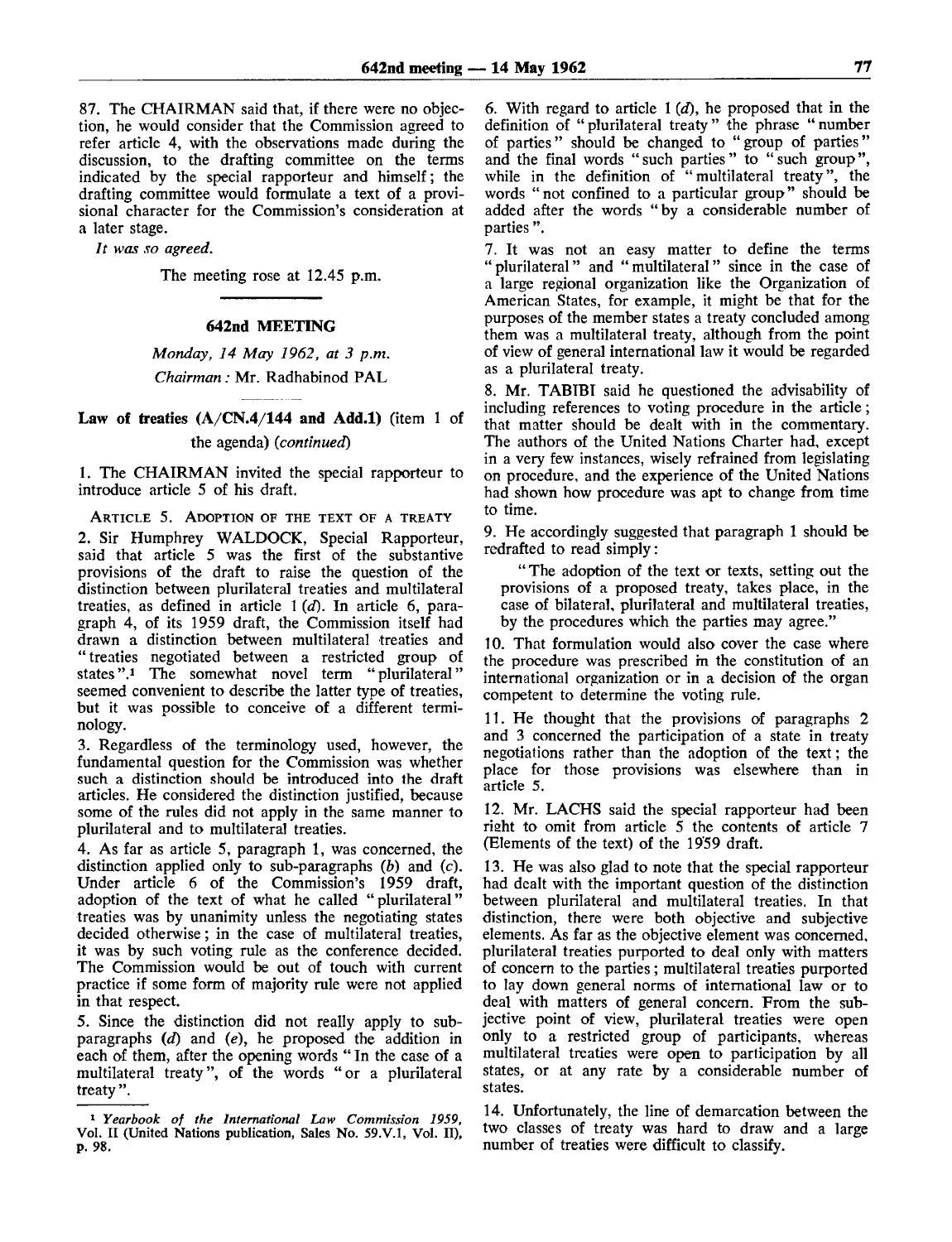15. There was first the case of a treaty which, although signed by a limited number of states, concerned a state which was not a party to the treaty. For example, the Treaty of Paris of 1856 concerned the integrity of Turkey, which had not been a party to it and had actually been refused accession to the treaty.

16. Another example was the Treaty of Berlin of 1878 which, although signed by only seven European states, had been claimed by its signatories to have been entered into in a European spirit. The parties to the treaty had thus claimed to be acting in a sense in the interests of all the European states.

17. A vast number of treaties contained stipulations in favour of third states and while it was true that some legal authorities questioned the validity in theory of such stipulations, the important fact was that they existed in practice.

18. There was the case of the peace treaties, many of which could be called law-making treaties. Some of those treaties, such as the Treaties of Paris of 1947, contained provisions in favour of third states.

19. Again, some of the modern military alliances presented very complicated issues.

20. For those reasons, he was inclined to share some of the opinions expressed by Mr. Tabibi. In view of the complexities of the subject, it would be wiser not to lay down hard and fast rules on the subject of voting procedure.

21. Mr. PAREDES said that the distinction between plurilateral and multilateral treaties was perhaps not essential to the draft articles. Instead of improving the text, it might create difficulties over the interpretation of the two terms "multilateral" and "plurilateral". In fact, the two terms were practically synonymous.

22. Certainly, the attempted distinction between treaties open to all, or a considerable number of, states and treaties open to only a limited group of states, was an extremely difficult one to make.

23. Multilateral treaties signed under the auspices of the Organization of American States could, and in fact on occasion were, open to accession by other states as well.

24. A regional organization such as the Organization of American States very often dealt with world-wide problems. If it were to deal, for example, with the law of the sea and arrived at an agreement on that question, that agreement would be open to accession or adoption by other states as well.

25. A distinction could be made between multilateral treaties, which were signed by individual states each acting in its own interest, and plurilateral treaties, entered into between two groups of states such as, for example, the two European economic groupings.

26. Mr. BRIGGS said that the definition of "multilateral treaties" in article 1 *(d)* contained no fewer than six criteria, to which the special rapporteur had just added a seventh. He did not believe that the contents of a treaty, or the fact that it was open or closed, had any

relevance to the definition of a multilateral treaty or to the majority required for the adoption of its text.

27. A multilateral treaty was simply a treaty to which more than two states were parties. The problem which arose in connexion with article 5 was simply that of the distinction between a general multilateral treaty and a multilateral treaty participation in which was restricted. That problem was best dealt with not by creating a separate category of so-called "plurilateral treaties" but simply by using where necessary in the draft articles some such expression as " bilateral treaties and multilateral treaties restricted to certain parties".

28. Two extreme examples would show the weakness of the criteria offered for the proposed distinction between plurilateral and multilateral treaties. Under those criteria, the North Atlantic Treaty of 1949 would be classed as a multilateral treaty, because it dealt with matters of general concern; the United Nations Charter, on the other hand, would be classed as plurilateral, because by virtue of its article 4, it was not open to accession by all states indiscriminately; in fact, admission was by the vote of the Members of the United Nations.

29. Although he rejected the proposed terminology, he did not wish to abandon the distinction altogether, for it had some value; the substance of the article should be retained.

30. Mr. JIMfiNEZ de ARfiCHAGA said that, in strict logic, every treaty, even a bilateral one, was "plurilateral ".

31. Whatever might be the convenience of a distinction between "plurilateral" and "multilateral" treaties in other parts of the draft articles, such as those dealing with reservations or accession, such a distinction was not appropriate in the article concerning the adoption of the text of a treaty.

32. In that article, the only material question to be dealt with was the procedure for the adoption of the text of a treaty; the article was not concerned with the number of parties to the treaty. If a treaty were adopted after *ad hoc* negotiations, the adoption procedure would be that agreed upon by the parties to the negotiation. Where a conference was convened for the purpose of drafting a treaty, the adoption procedure would be that agreed upon by the participants in the conference, either beforehand or at the time of the adoption of the rules of procedure of the conference. In the case of a treaty drawn up by an international organization, whether regional or universal, the voting procedure would be that laid down by the organization. The important point was that, in the absence of a rule concerning the procedure of adoption, the only residual rule was that the consent of all the parties was required.

33. For those reasons, he urged that the question of the distinction between plurilateral and multilateral treaties should be left for decision at a later stage.

34. Mr. CASTREN said that on the whole the special rapporteur's article 5 was an improvement on the corresponding 1959 text.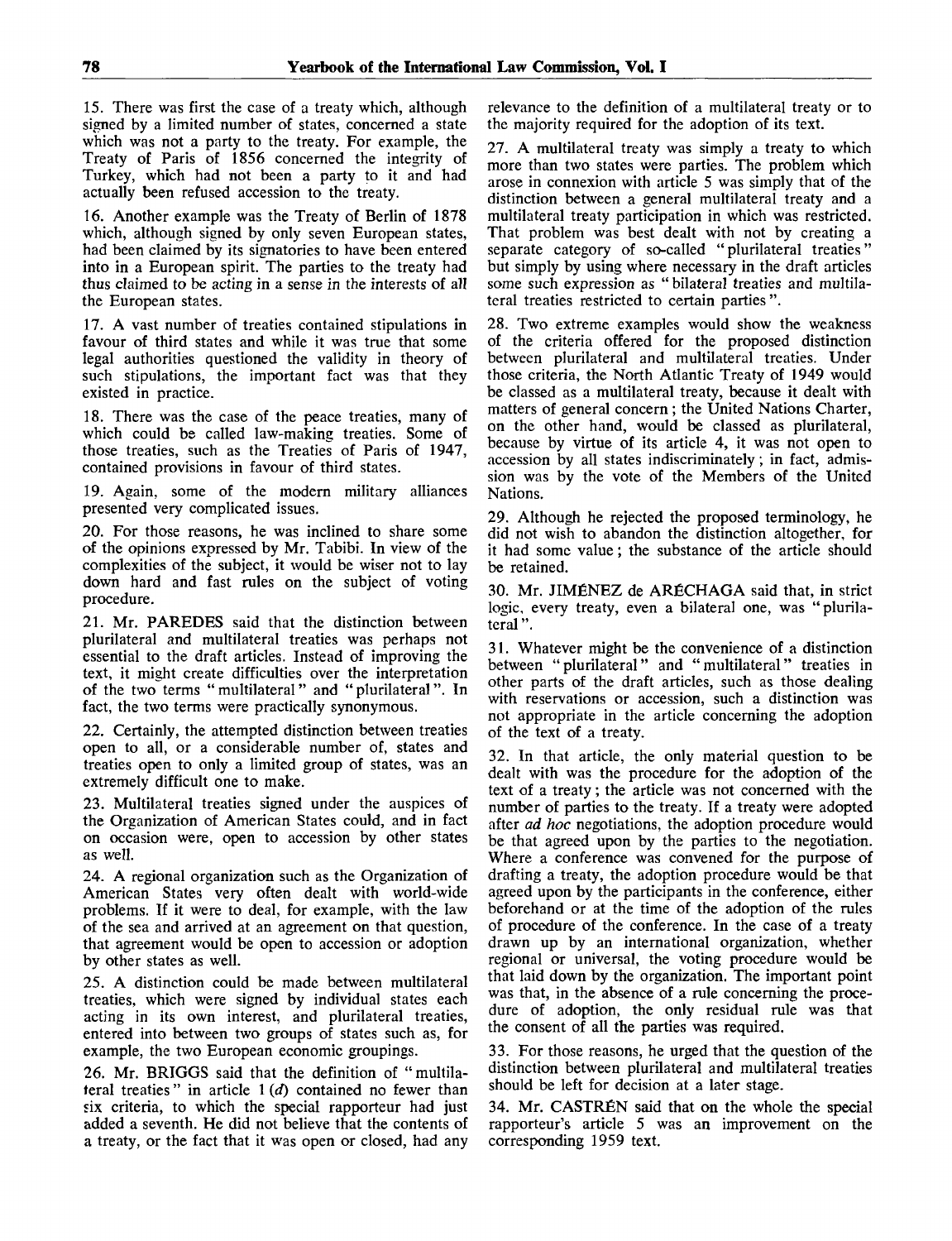35. From the point of view of form, however, he noted that sub-paragraph 1 *(a)* referred to " the parties ", while sub-paragraph 1*(b)* referred to "the states concerned"; the Commission should decide which of those two formulations it wished to adopt. The Commission had already decided that the draft articles would deal in the first place with treaties entered into by states, but in articles  $1(a)$ ,  $1(c)$ ,  $1(h)$  and 2, references had been introduced to treaties signed by subjects of international law other than states. He had no objection to the draft articles being considered as applying primarily to states, but the Commission should make its position clear on that preliminary point, after which the wording of the draft should be adjusted accordingly; in fact, the title of the whole draft might have to be changed.

36. As to the distinction between plurilateral and multilateral treaties, he said it was drawn in the 1959 draft, although the term "plurilateral" had not then been used, the 1959 text referring to "treaties negotiated by a restricted group of states ". Sir Humphrey's formulation was more precise in that his definition in subparagraph 1 *(d)* made it clear that a plurilateral treaty dealt with matters of concern only to the parties to the treaty. Admittedly, the line of demarcation between the two classes of treaty was not clear, even in the special rapporteur's text, but it would be very difficult to formulate definitions which would not be open to criticism.

37. He approved the special rapporteur's differentiation between the two types of multilateral treaty referred to in sub-paragraphs *(d)* and *(e)* respectively.

38. He also approved the special rapporteur's formula in sub-paragraphs (c) and *(d),* to the effect that the voting rule in international conferences was decided by a simple majority. That system had been adopted by the Commission in 1959, for the reasons given in its commentary to article 6.

39. He preferred the special rapporteur's paragraph 2 to the corresponding provision in article 8, paragraph 1, of the 1959 text. The new text referred to participation in the adoption of the text of a treaty; the 1959 text had referred to participation in the negotiation of a treaty. The second sentence, beginning "*A fortiori*..." should, however, be deleted; it was obvious that participation in the adoption of the text of a treaty did not place a state under any obligation to carry out the provisions of the treaty.

40. Paragraph 3 was also to be preferred to the corresponding 1959 text in article 8, paragraph 2, because the special rapporteur did not go as far as the Commission had done in 1959 in attempting to derive legal consequences from the mere adoption of the text of a treaty.

41. It was unlikely, however, that even the special rapporteur's text would prove acceptable. It was doubtful whether positive international law imposed any specific or general obligations upon states which had participated in the negotiation or the adoption of the text of a treaty, but had not signed the treaty. Moreover,

he did not think it would be advisable to propose *de lege ferenda* any rules on the subject.

42. The views of some of the members of the Commission on the subject were set out in paragraphs 3 and 4 of the commentaries on article 8 of the 1959 text. The duration of the alleged obligations resting upon a state in such circumstances had given rise to much discussion, but the 1959 commentary did not throw much light on the subject, paragraph 6 of the commentary on article 8 merely indicating that " the obligation could clearly not last beyond such time as was reasonably necessary in order to enable the negotiating states to decide on their attitude in relation to the treaty ".

43. Mr. AGO said that it would be desirable to include in the draft a provision on the lines of that contained in article 6, paragraph 1, of the 1959 text concerning the process of negotiation. He had mentioned the matter informally to the special rapporteur, who had indicated that he would have no objection.

44. With regard to article 5, he said that he largely shared the doubts expressed by Mr. Lachs concerning the definitions adopted by the special rapporteur, who had so frankly described some of the difficulties he had encountered. The task of defining different types of treaties imposed a grave responsibility on the Commission and it would have to give the matter very serious thought.

45. Mr. Lachs had pointed out the problems involved in classifying treaties according to subject matter or to the number of the parties and the difficulty of differentiating exactly between multilateral and plurilateral treaties.

46. It seemed to him that, for the purposes of that differentiation, if such were really needed, it was necessary to take into account the purpose of article 5, which was to indicate that, in some cases, the unanimity rule was the basic rule, in the absence of any express provision to the contrary, while in other cases the majority rule was the normal practice.

47. In his opinion, the essence of the distinction was that, in treaties called by the special rapporteur plurilateral, the parties were constituting, as the term correctly indicated, a plurality of sides, whereas in treaties called multilateral there was in reality not a plurality of different and mutually opposed sides, but only one side, as the parties were not regulating reciprocal relations of rights and duties, but collaborating for the adoption of common rules.

48. Some authors, in the past, had adopted for the purpose of a similar differentiation the distinction between the contractual treaty and the law-making treaty ; the Treaty of Versailles and the Vienna Convention on Diplomatic Relations were respectively clear examples of the two categories.

49. The appellation "plurilateral" was entirely acceptable for treaties of the first category which might in fact resemble bilateral treaties because they regulated relations as between different sides, but some other term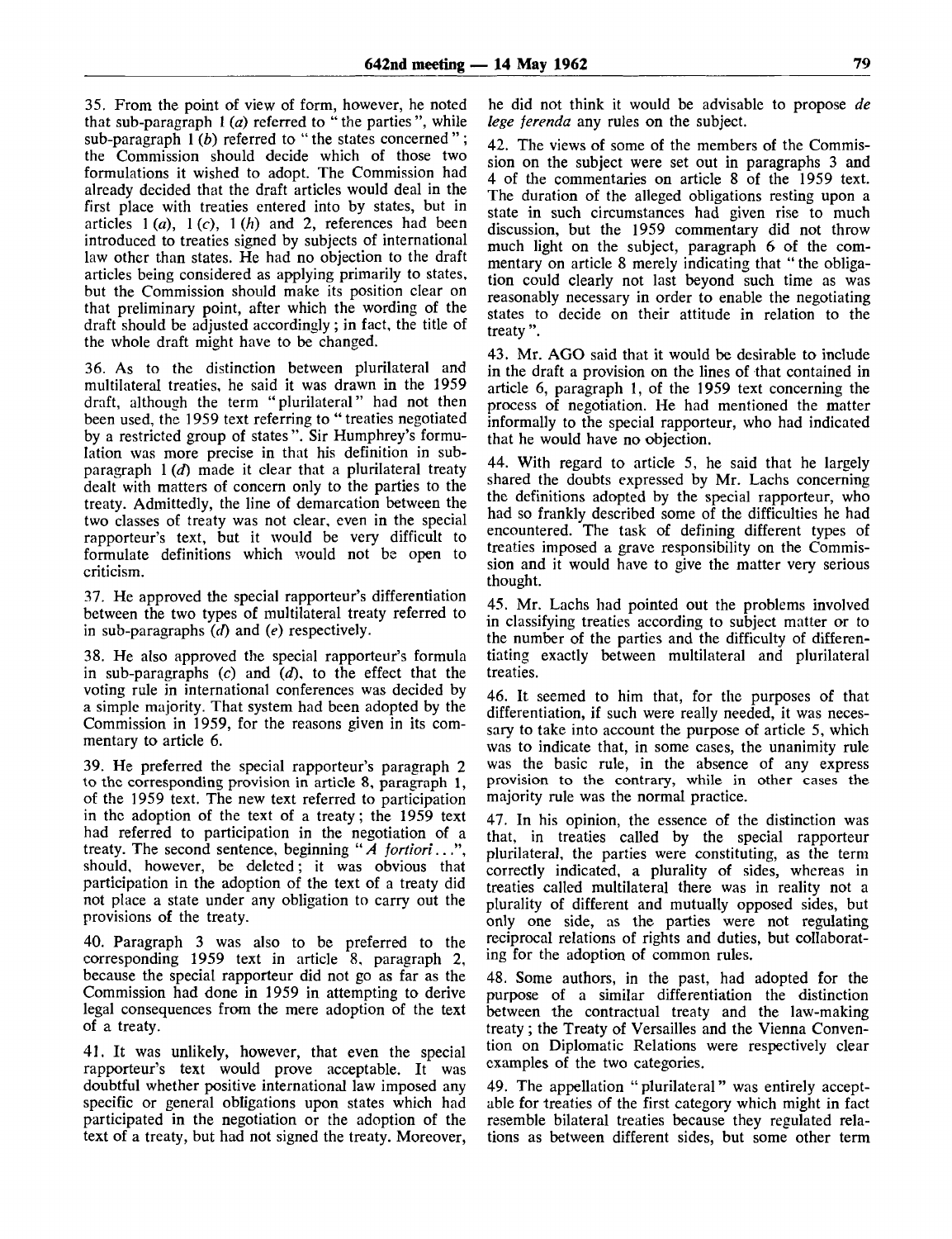should be substituted for the second category, which might be described as collective conventions, in accordance with a generally accepted usage.

50. Mr. LIANG, Secretary to the Commission, said that although a statement similar to that in sub-paragraph 1 *(a)* had been inserted in the 1959 draft, he wondered whether it served any practical purpose to speak of the adoption of the text of a bilateral treaty. Before the era of multilateral or plurilateral treaties there had never been any mention of the institution — the adoption of the text of a treaty — for in the case of a bilateral treaty such a stage simply did not exist. In the case of bilateral treaties, the nearest approach to the adoption of the text would seem to be the initialling of the text. The concept of the adoption of a text only had a meaning in the case of multilateral treaties negotiated at international conferences.

51. With regard to the statement in the sixth sentence of paragraph 8 of the commentary, concerning United Nations practice, he explained that he had had in mind, for instance, the first Conference on the Law of the Sea prior to which the Secretary-General had convened a group of experts, in accordance with a provision in the Assembly resolution convening the Conference. He had no wish to convey the impression that that represented a general practice.

52. With regard to sub-paragraph 1 *(d),* the more general practice was for conferences convened by international organizations to determine their own voting rules and, as he had stated at the eleventh session, at the 488th meeting, in practice United Nations organs had always refrained from making rules about voting procedure for international conferences convened by them; it was interesting to note that even the Council of the League of Nations had not attempted to do so for the Hague Conference for the Codification of International Law of 1930.

53. An additional reason for that practice was that such conferences were frequently attended by nonmember states. Accordingly, he considered that subparagraph 1 *(d)* should first state, as a general rule, the prevailing practice of leaving the conferences convened by an international organization free to adopt their own rules of procedure, and that only by way of exception should it be stated that the constitutions of some international organizations contained provisions prescribing voting rules governing the adoption of conventions or vested in such international organizations the power to make decisions concerning voting rules for that purpose.

54. On a drafting point, he presumed that the words "or prescription" should be inserted after the words " failing any such decision" in sub-paragraph 1(d), so as to cover both the eventualities contemplated.

55. In the matter of terminology, it would perhaps be wiser to follow the 1959 draft because the meaning of the term "plurilateral" was by no means immediately apparent.

56. Mr. VERDROSS, speaking on the problem of definition, said he favoured a classification distinguish-

ing between treaties which enunciated general rules of law, that was, law-making treaties, which Professor Triepel had called " Vereinbarungen ", and those dealing with concrete matters, contractual treaties.

57. He proposed the deletion of the second sentence in paragraph 2, which was self-evident.

58. The provision contained in paragraph 3 was of fundamental importance ; the corresponding provision in the 1959 draft had been discussed at great length at the eleventh session, when it had been correctly described as an innovation.

59. Mr. de LUNA said that the criteria characterizing a plurilateral or a multilateral treaty might not all be present in any given case, in which event the special rapporteur's proposed definitions would not fit. Similarly, the classification mentioned by Mr. Ago was already out of date. The Commission should endeavour to choose terms which corresponded with prevailing usage.

60. The CHAIRMAN announced that Mr. Jimenez de Aréchaga had submitted a redraft of paragraph 1, which read:

" 1. The adoption of the text or texts setting out the provisions of a proposed treaty takes place:

- " *(a)* By consent of all the parties, unless the states concerned shall decide by common consent to apply another voting rule ;
- " $(b)$  In the case of a treaty drawn up at an international conference convened by the states concerned, by any voting rule that the conference shall, by a simple majority, decide to apply;
- " $(c)$  In the case of a treaty drawn up at an international conference convened by an international organization, by any voting rule that may be prescribed in the constitution of the organization, or in a decision of the organ competent to determine the voting rule, or failing any such prescription or decision, by the rule that the Conference shall by a simple majority decide to apply;
- *"(d)* In the case of a treaty drawn up in an international organization, by any voting rule that may be prescribed in the constitution of the organization or, failing any such constitutional provision, in a decision of the organ competent to decide the voting rule."

61. Mr. AMADO said that he was most anxious that the Commission should succeed in drafting rules on the law of treaties, but he thought that the draft wasted too much time in the vestibules before getting on to the first important act in the conclusion of a treaty, namely, the act of signature. Article 5 was only one of those vestibules and, as such, was too detailed.

62. He agreed with other speakers that sub-paragraph 1 *(a)* stated something so evident that it did not need to be stated.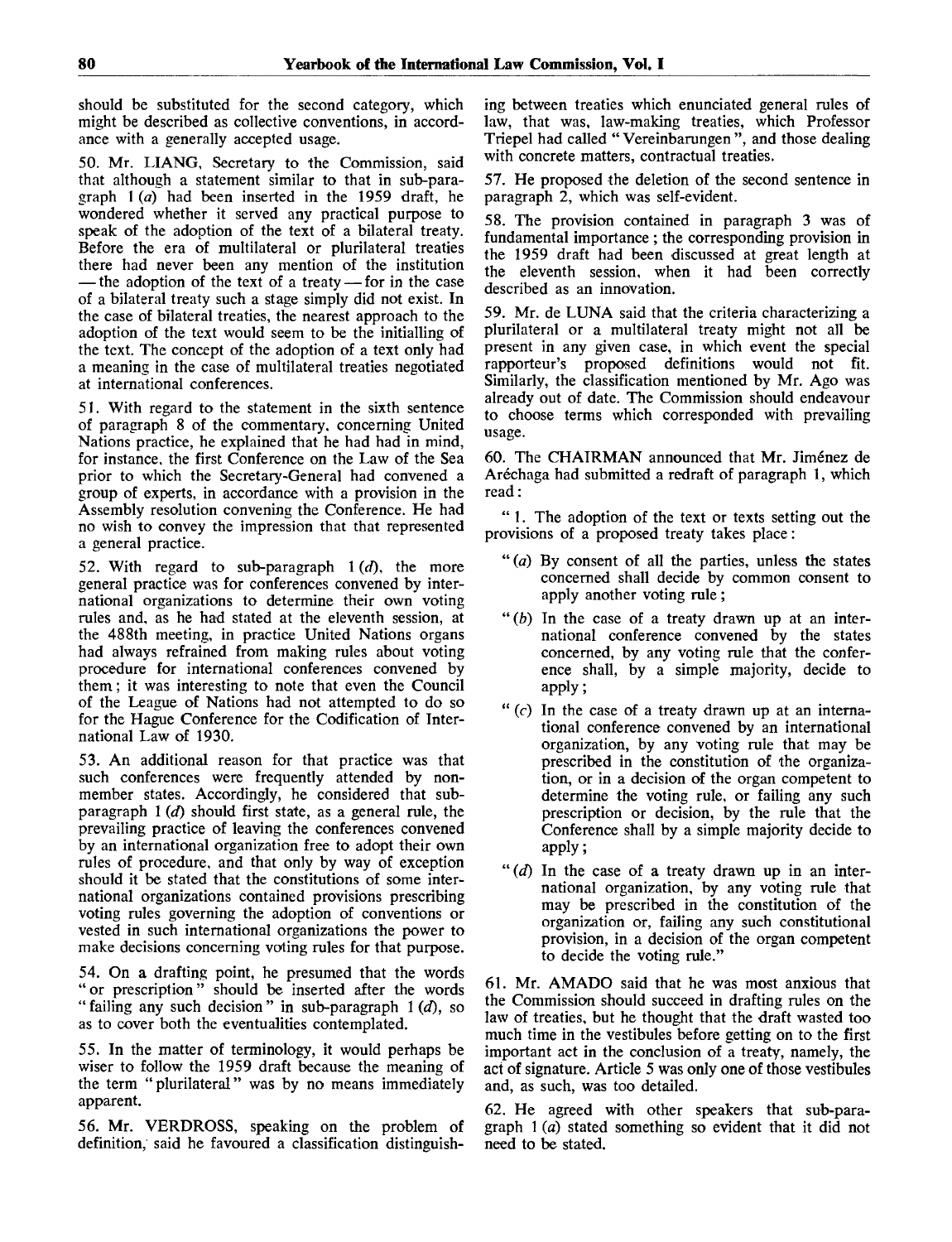63. Normally voting rules were fixed at the preparatory stage of negotiations and by the participating states themselves.

64. He doubted whether the term " plurilateral" would convey the same meaning to everybody; perhaps the Commission should seek a more readily recognizable and current description for treaties to which the number of parties was limited.

65. The provisions contained in paragraphs 2 and 3 related to a later stage in the treaty-making process and should be placed after the provisions concerning signature.

66. Mr. AGO said that he wished to remove any mistaken impression he might have conveyed in his earlier remarks concerning the classification of treaties. He was not advocating the adoption of terms like "contractual" treaty and "law-making" treaty. He considered that the special rapporteur's term "plurilateral" could be retained, but that the expression "multilateral treaty" should preferably be replaced by " collective convention ".

67. He agreed with Mr. Jimenez de Arechaga that article 5 should be simplified, as it would be unwise for the Commission to engage in discussions on theoretical definitions, and that such definitions should be avoided whenever not absolutely necessary.

68. Mr. TSURUOKA said that Mr. Ago had covered much of what he had intended to say. For purely practical reasons it was not necessary to make a distinction in article 5 between multilateral and plurilateral treaties, although that might be necessary when the Commission came to discuss the question of signature, accession or reservations. In any case, the details of the prevailing practice could be explained in the commentary ; the actual rules to be embodied in the draft convention should be very simple and drafted in terms acceptable by all states.

69. The obiect of the draft was to formulate certain rules to facilitate the work of international conferences convened for the purpose of making treaties; such conferences were always masters of their own procedure. That being so, sub-paragraph 1 *(d)* might not really be necessary, since, whether the conference was convened by the states themselves or under the auspices of an international organization, the conference itself would decide its own voting rules.

70. He agreed that the last sentence in paragraph 2 should be deleted.

71. The practical value of paragraph 3 was open to doubt, and the provision might actually introduce a danger in that it would make states hesitate to particicipate in a conference which was to prepare a treaty, when under the rule in paragraph 3 they would, by the mere act of participating in the conference, be accepting an advance commitment not to do anything that might " frustrate or prejudice the purposes" of the treaty.

72. Mr. PADILLA NERVO said that the draft should not make the voting procedure dependent on the type of treaty. What mattered in the treaty-making process,

at the stage covered by article 5, was the negotiation and the authentication of the text by a procedure agreed on during the negotiations, whatever the nature of the treaty.

73. In many cases, it was impossible to classify a treaty by reference to the number of parties. Some bilateral treaties were subsequently extended to become multilateral treaties. There were also cases, such as the draft treaties on general and complete disarmament and the discontinuance of nuclear tests, in the negotiation of which there had been an understanding that the treaty would be concluded, not by a vote, but consensually. A reference simply to agreement by the will of the parties would be sufficient and would not establish unduly rigid rules.

74. Paragraph 3 might not always correspond to what was politically possible. The negotiations for a treaty on the discontinuance of nuclear tests had been proceeding for three years, but some of the potential parties had carried out actions which were not consonant with the purposes of such a treaty. Tt would be most unwise for the Commission to lay down conditions that were politically unrealizable.

75. Mr. LACHS said that he had already expressed doubts about the excess of detail in draft article 5 ; the subsequent discussion had strengthened his doubts. He was now convinced that any rigid definition of a treaty concluded by more than two States would be undesirable.

76. He agreed with Mr. Ago's remarks concerning the classification of treaties, but would go much further and say, with Rapisardi-Mirabelli, " autant de classifications que d'auteurs". In drafting a convention the Commission should eliminate all dubious and controversial points. A treaty either confirmed the law, or created a new law, or applied the law *ad casum,* but all three processes were so closely interwoven and raised such complex problems that he agreed with Mr. Briggs and Mr. Ago that the distinctions should be dropped.

77. He could accept the provision on bilateral treaties in sub-paragraph 1 *(a).*

78. There were two types of multilateral treaty: first, those drawn up in an organ of an international organization which was governed by certain rules; presumably, if states agreed to negotiate within that organ of an international organization, they accepted its rules of procedure. Secondly, multilateral treaties drawn up outside an international organization at a conference, whether called by states or by an international organization; in such cases the participants would be free to settle the conference's rules of procedure whatever rule the Commission laid down. The procedure for the last-named type of treaty should therefore be left to the will of the parties.

79. Mr. ELIAS said that he agreed that sub-paragraphs 1 *(a)* and *(b)* should be merged as in the redraft proposed by Mr. Jimenez de Arechaga. Sub-paragraphs 1 *(b)* and (c) of that redraft might also be merged for the purpose of simplification ; in each case the word " may " should be substituted for the word " shall".